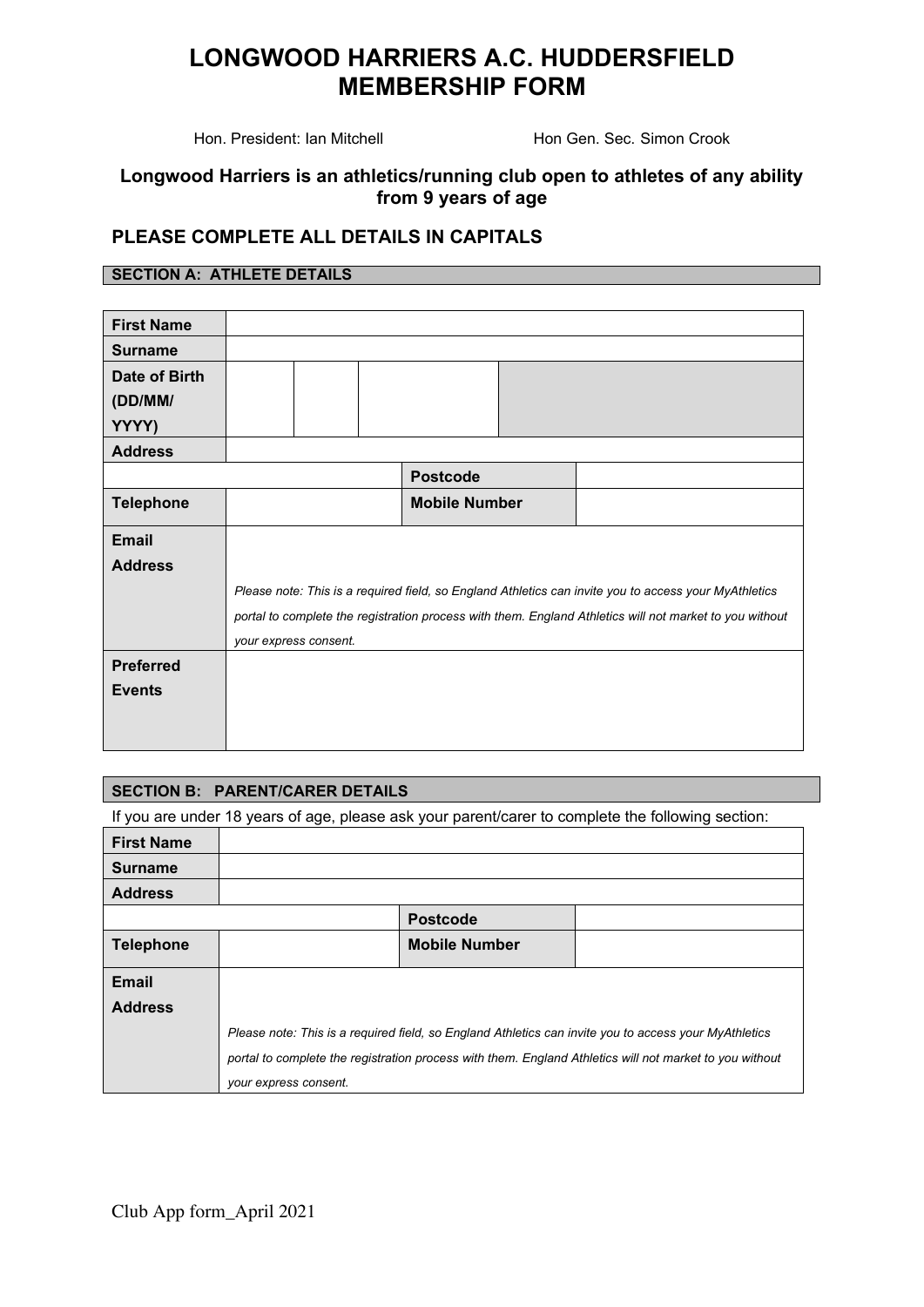#### **SECTION C: ADDITIONAL SUPPORT**

Please detail below any disability you have and/or any additional support you may require from our club coaches:

#### **SECTION D: MEDICAL INFORMATION**

Please detail below any important medical information that our coaches should be aware of (e.g.

epilepsy, asthma, diabetes, allergies, etc.). **Please do not leave blank** – if there is no information please write 'None'.

*Please note: This consent needs to be provided by the parent for children under the age of 13. Anyone over the age of 13 can provide consent for the use of data under GDPR)*

 $\ddot{y}$  I consent to my special category personal data provided in section C and D to be shared with coaches for the purposes of the delivery of my safe participation in club activity. This data will not be shared or processed for any other purpose.

#### **SECTION E: EMERGENCY CONTACT DETAILS**

Please provide the information below to indicate the persons who should be contacted in

event of an incident/accident.

| Emergency Contact name 1          |  |
|-----------------------------------|--|
| <b>Emergency Contact number 1</b> |  |
| Emergency Contact name 2:         |  |
| <b>Emergency Contact number 2</b> |  |

Club App form\_April 2021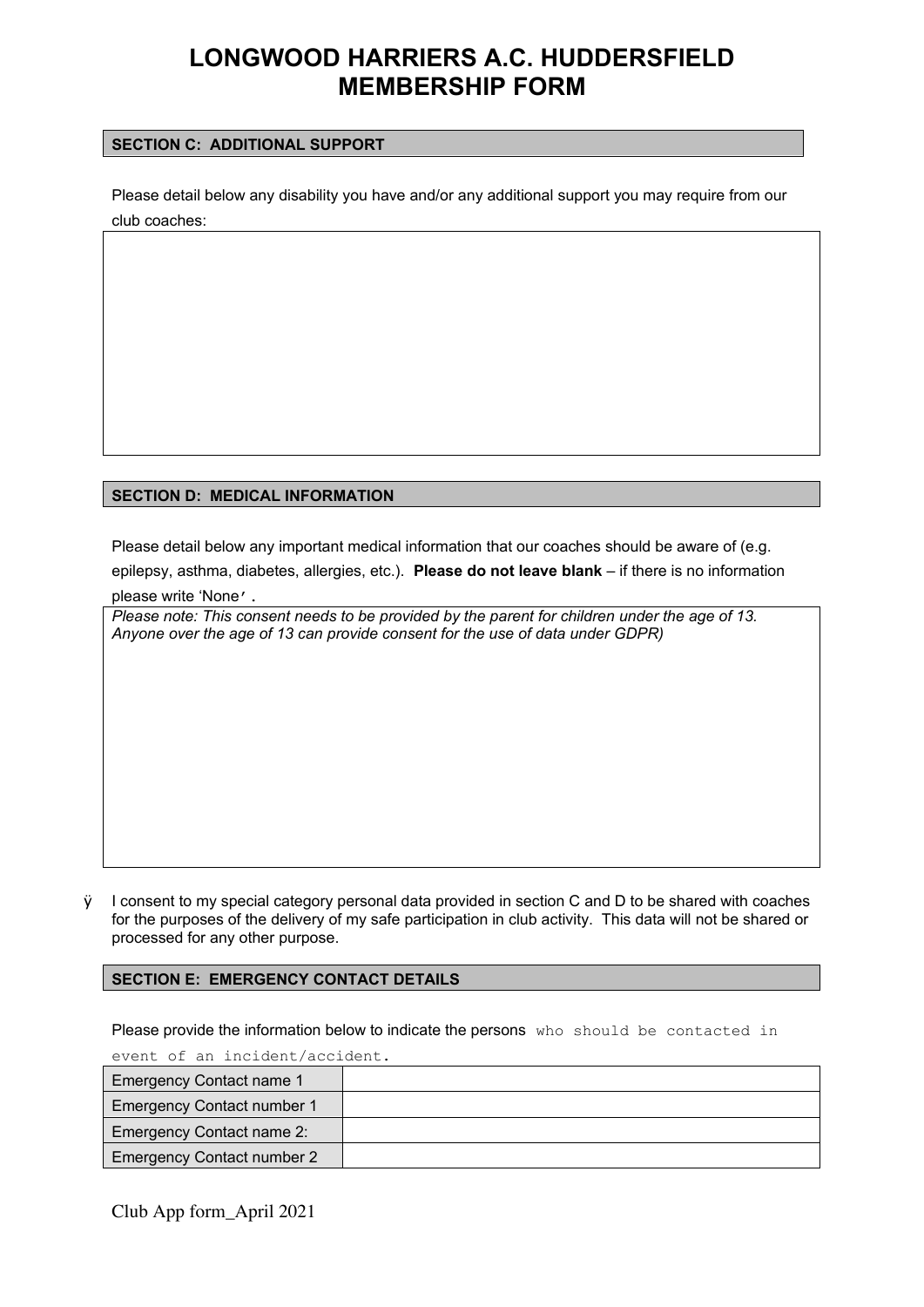#### **SECTION F: PHOTOGRAPHY & VIDEO CONSENT (those aged 18 or under)**

Longwood Harriers recognises the need to ensure the welfare and safety of all young people in athletics.

In accordance with the UK Athletics Child Protection Policy and Procedures, we will not permit photographs, video or other images of children/young people to be taken without the consent of the parents/carers and children/young people.

Longwood Harriers will take all possible steps to ensure these images are used solely for the purposes they are intended. If you become aware that these images are being used inappropriately you should inform the Club/County Welfare Officer immediately.

I (parent/carer) consent to Longwood Harriers photographing or videoing my child's involvement in athletics for the period shown on this form for the purposes of publicising and promoting the club or sport, or as a coaching aid:

| Signature         |  |
|-------------------|--|
| <b>Print Name</b> |  |
| Date:             |  |

#### **SECTION G: CLUB PRIVACY STATEMENT & COMMUNICATION PREFERENCES**

Longwood Harriers take the protection of the data that we hold about you as a member seriously and will do everything possible to ensure that data is collected, stored, processed, maintained, cleansed and retained in accordance with current and future UK data protection legislation.

Please read the full privacy notice (attached) carefully to see how Longwood Harriers will treat the personal information that you provide to us. We will take reasonable care to keep your information secure and to prevent any unauthorised access.

In addition to email I am happy to receive general communications via:

SMS (TEXT) Post

#### **SECTION H: DATA SHARING WITH ENGLAND ATHLETICS**

When you become a member of, or renew your membership with, Longwood Harriers you will automatically be registered as a member of England Athletics. We will provide England Athletics with your personal data, which they will use to enable access to an online portal for you, called myAthletics. England Athletics will contact you to invite you to sign into, and update your MyAthletics portal, which, amongst other things, allows you to set and amend your privacy settings. It is vital, therefore, that a valid email address is given, so that you can ensure that your data is correct and so that you can set your own privacy settings.

If you have any questions about the continuing privacy of your personal data when it is shared with England Athletics, please contact [dataprotection@englandathletics.org](mailto:dataprotection@englandathletics.org).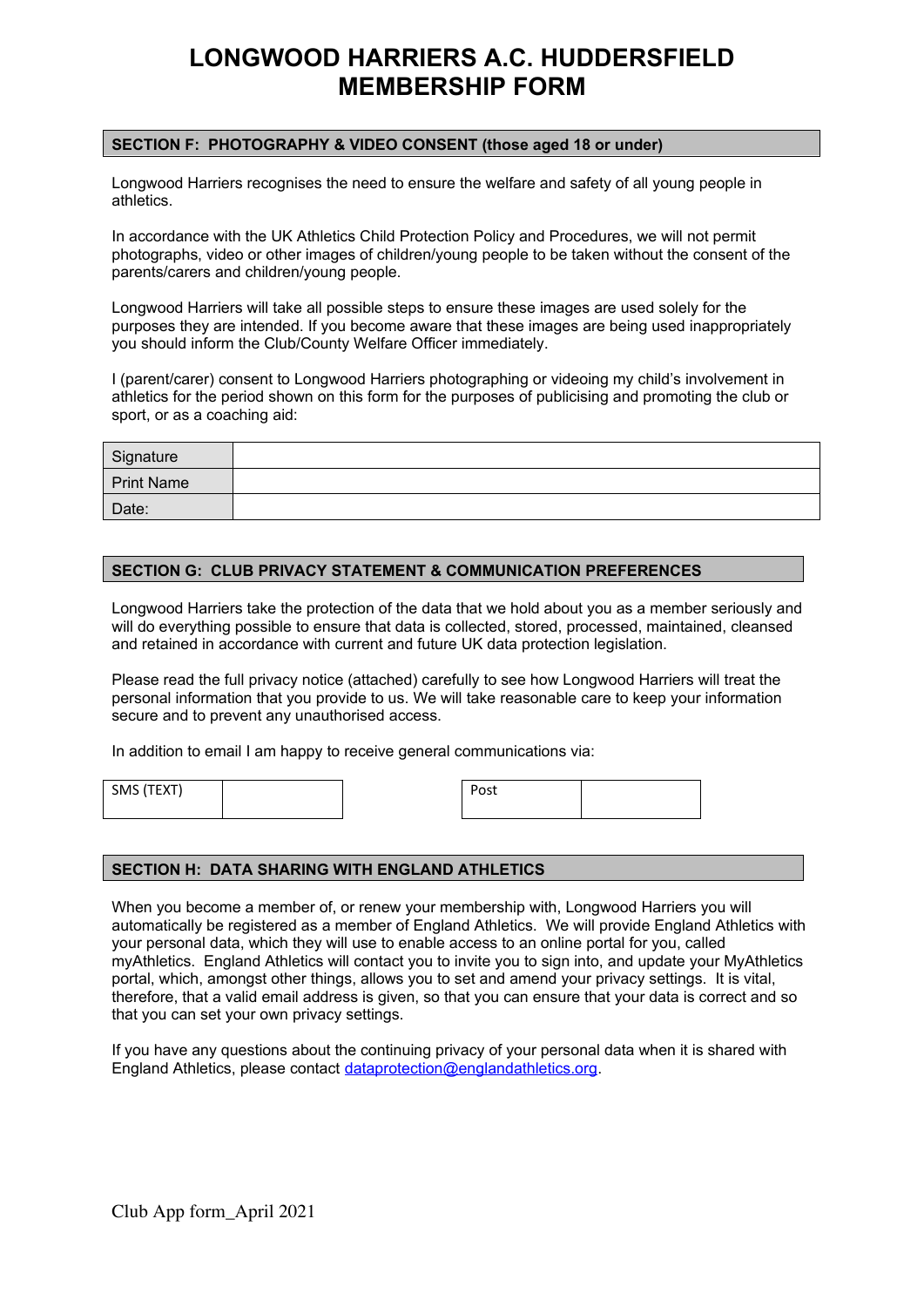#### **SECTION I: ATHLETE/PARENT AGREEMENT**

By returning this completed form, I confirm that I have read and understood the privacy statement and

how data will be used and shared and am willing to abide by the club code of conduct for athletes [and parents]

I further understand that Longwood Harriers is a competitive club and that I train in order to improve my standard in competition and will represent Longwood Harriers in at least one competitive event each year (April to March) to ensure membership in subsequent years. I also agree to compete in my club colours on a regular basis.

| Signature         |  |
|-------------------|--|
| <b>Print Name</b> |  |
| Date:             |  |

#### **SECTION J: MEMBERSHIP FEE**

Our annual fee from the 1<sup>st</sup> April is: Junior (under 18's) - £25 Senior (18 and over) - £30

If paying by cheque please make your cheque payable to Longwood Harriers A.C

**We look forward to welcoming you and your family to the club. To find out all the latest club information please visit our website [www.longwoodhac.org.uk](http://www.longwoodhac.org.uk/)**

### **SECTION K: CLUB ADMINISTRATION**

| Date membership form      |      |        |  |
|---------------------------|------|--------|--|
| received                  |      |        |  |
| Form received by:         |      |        |  |
| Fee paid:                 | Cash | Cheque |  |
| Date membership accepted: |      |        |  |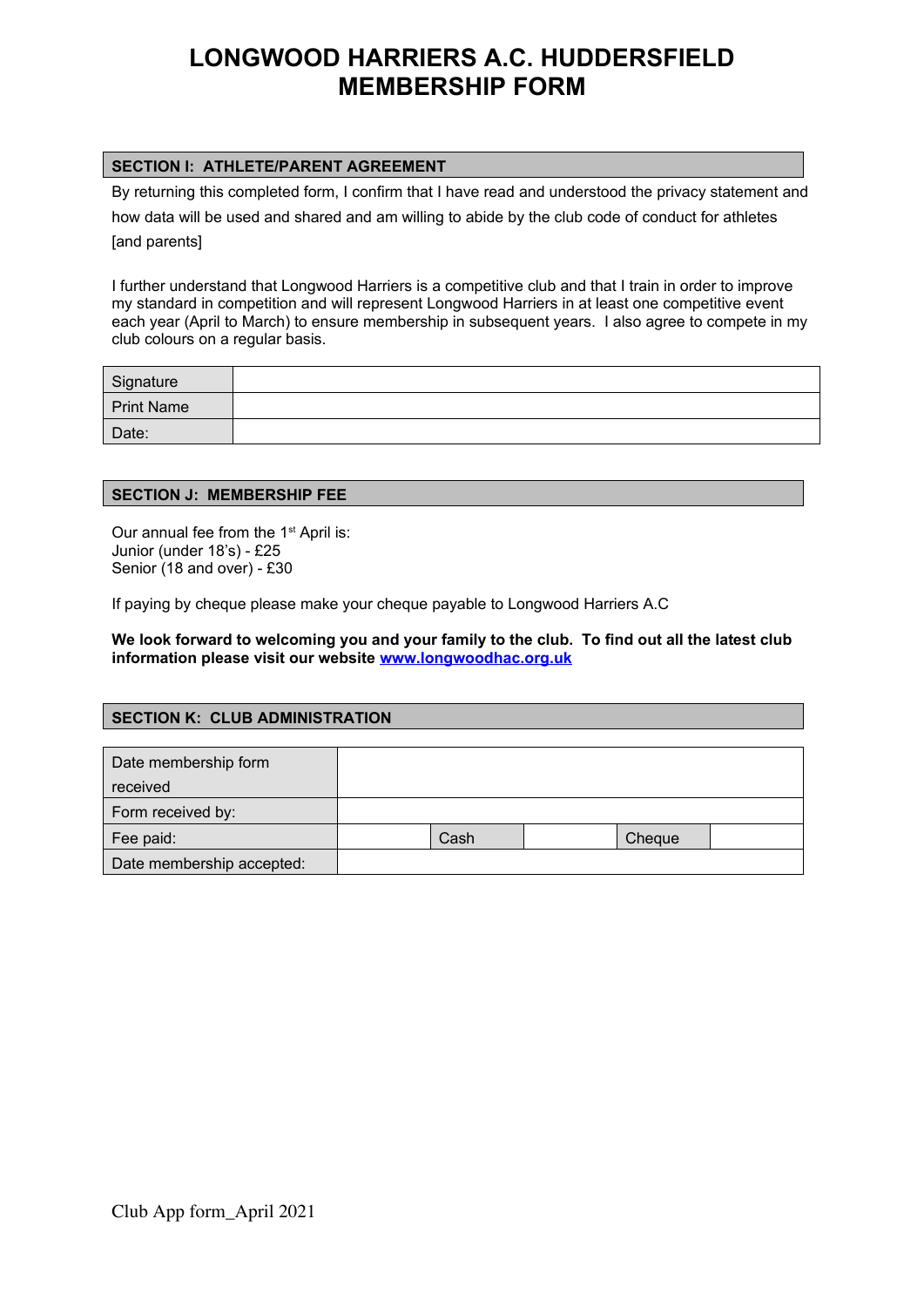#### **Privacy Notice**

Longwood Athletics Club is committed to protecting and respecting your privacy. For any personal data you provide for the purposes of your membership, Longwood Athletics Club is the Data Controller and is responsible for storing and otherwise processing that data in a fair, lawful, secure and transparent way.

#### **What personal data we hold on you**

You may give us information about you by filling in forms at an event or online, or by corresponding with us by phone, e-mail or otherwise. This includes information you provide when you register with the Club. The information you give us may include your name, date of birth, address, e-mail address, phone number, name of the EA affiliated Clubs with which you are registered and gender (Athletics Data). We may also ask for relevant health information and disability which is classed as special category personal data.]

#### **Why we need your personal data**

The reason we need your Athletics Data is to be able to administer your membership, and provide the membership services you are signing up to when you register with the club. Our lawful basis for processing your personal is that we have a contractual obligation to you as a member to provide the services you are registering for.

Reasons we need to process your data include:

#### **For training and competition entry**

- sharing personal data with club coaches or officials to administer training sessions;
- sharing personal data with club team managers to enter events;
- sharing personal data with facility providers to manage access to the track or check delivery standards; and

 sharing personal data with leagues, county associations (and county schools' associations) and other competition providers for entry in events.

#### **For funding and reporting purposes**

- sharing anonymised data with a funding partner as condition of grant funding e.g. Local Authority; and
- analysing anonymised data to monitor club trends;

#### **For membership and club management**

- processing of membership forms and payments;
- sharing data with committee members to provide information about club activities,
- membership renewals or invitation to social events;
- publishing of race and competition results;
- records of sporting achievements of club members may be retained in club records and on the club website after the member has left the club.

#### **For Communications**

sending information about selling club kit, merchandise or fundraising.

Any special category health data we hold on you is only processed for the purpose of passing health data to coaches to allow the safe running of training sessions. We process this data on the lawful basis of consent. Therefore, we will also need your explicit consent to process this data, which we will ask for at the point of collecting it.

On occasion we may collect personal data from non-members (e.g. any non-member waiting to attend an induction session or during the induction period. This information will be stored for 4 weeks after an induction event and then destroyed securely. Our lawful basis for processing data is consent. Therefore, we will also need explicit consent from non-members to process this data, which we will ask for at the point of collecting it